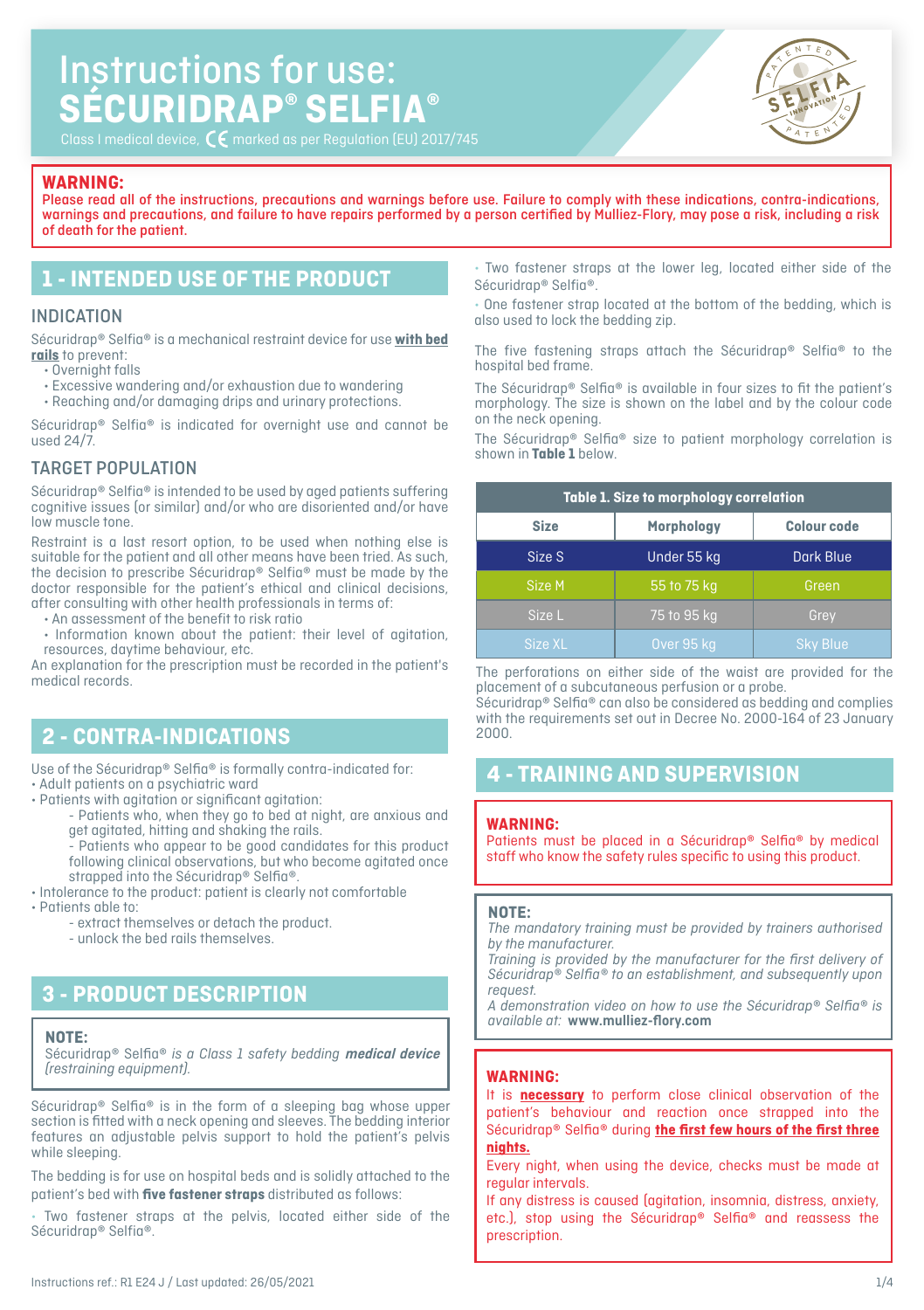# **5 - INSTRUCTIONS FOR USE**

### **5.1 Choosing the size**

Choose the Sécuridrap® Selfia® size to fit the patient's morphology in accordance with the indications in **Table 1**.

### **WARNING:**

Choosing the right Sécuridrap® Selfia® size to fit the patient's morphology is crucial to the patient's safety. The wrong size may put the patient at risk. *(step 1/6 for the product)*

# **5.2 Placing the patient**

#### **WARNING:**

Before each use of the Sécuridrap® Selfia®, checks must be made on the condition of the Sécuridrap® Selfia® (fabric condition, stitching, straps, pelvis support and zips) and on the bed rails (operating correctly).

Place the Sécuridrap® Selfia® on the hospital bed by aligning the bottom of the Sécuridrap® Selfia® with the bottom edge of the mattress.



Attach the four side straps to the internal frame of the bed (mobile part of adjustable beds), ensuring the mattress is not compressed. Start with the two lower leg straps, then attach the two pelvis straps.



**Attach the straps, making sure not to compress the mattress.**



### **WARNING:**

The straps must be attached to the mobile, internal frame of the bed. The two straps at the pelvis must be attached crosswise and must not be able to slide. Failure to comply with this safety instruction may put the patient at risk. *(step 2/6 and 3/6 for the product)*

Before the patient gets in, open the Sécuridrap® Selfia® from the foot of the bed to the sleeve cuffs, raising the upper sheet towards the headboard and ensuring the neck opening is clear.

Open the pelvis support and lay it flat on the bottom Sécuridrap® Selfia® sheet.



Place the person on top of the Sécuridrap® Selfia® by sitting them in the centre of the pelvis support, then laying them down, making sure to position the head opposite the neck opening.



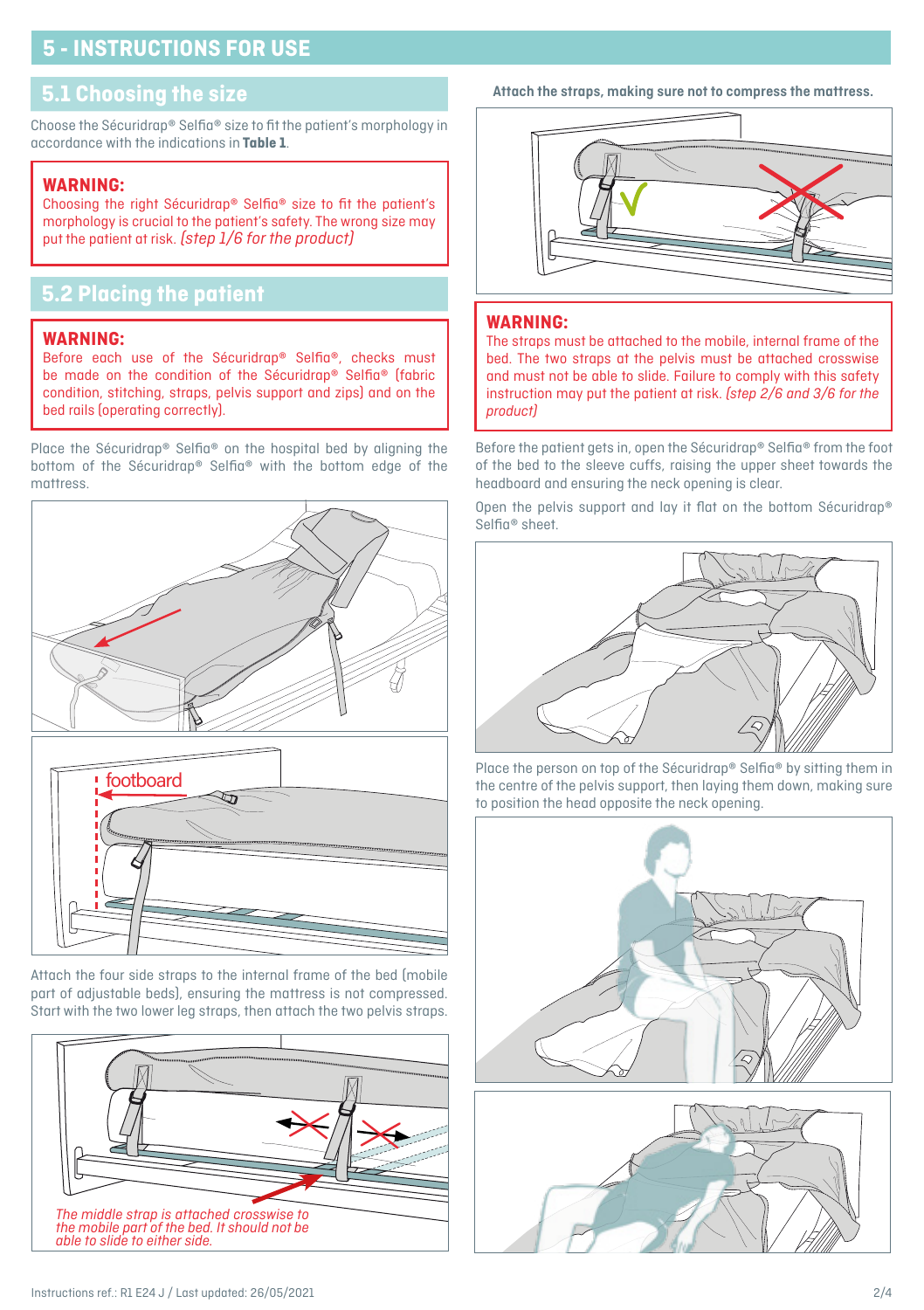Close the pelvis support by bringing the loose section between the patient's legs. Pull the loose section up towards the patient's waist and attach the buttons to the buttonholes located on the elastic bands.



### **WARNING:**

The pelvic support must be correctly attached and adjusted to prevent the patient sliding around inside the sleeping bag. Failure to comply with this safety instruction may put the patient at risk. *(step 4/6 for the product)*



**1 -** Slip the patient's arms into the sleeve cuffs and push the cuffs up without closing them.

**2 -** Pull the Sécuridrap® Selfia® over the patient's head by placing one hand on the patient's forehead to guide and ease the neck opening over the patient's head while pulling down on the top of the Sécuridrap® Selfia®.



Close the Sécuridrap® Selfia® all the way to the bottom using the zips.

Once the zip is fully closed, thread the strap at the bottom end of the bedding through the two zip loops and attach the strap to the mobile, internal part of the bed frame.

### **WARNING:**

The lower leg strap must be attached to the mobile, internal frame of the bed. Failure to comply with this safety instruction may pose a risk to the patient including a risk of death. *(step 5/6 for the product)*

Fold down the sheet, blanket or duvet.

Raise the two bed rails and check they operate correctly and are locked.

Lower the bed to its lowest position.



### **WARNING:**

The Sécuridrap® Selfia® is intended for use with bed rails. It is recommended to use bed rails with a locking system at the foot of the bed, out of reach of the patients. The bed rails must be raised. Partial rails are prohibited. The bed must be in its lowest position. Failure to comply with this safety instruction may pose a risk to the patient including a risk of death. *(step 6/6 for the product)*

During the first hours of the first three nights of using the device for the patient, the nursing staff must perform close clinical observations.

Every night, checks must be made at regular intervals.

During night changes and treatments, the safety rules must also be followed:

- The pelvis support must be reattached after the change.
- The zip must be secured by the strap at the end of the bedding.
- The bed rails must be raised up again.
- The bed must be put back in the lowest position.

In the morning, when removing the Sécuridrap® Selfia®, the product must be checked to ensure it is in good condition before being sent to the laundry.